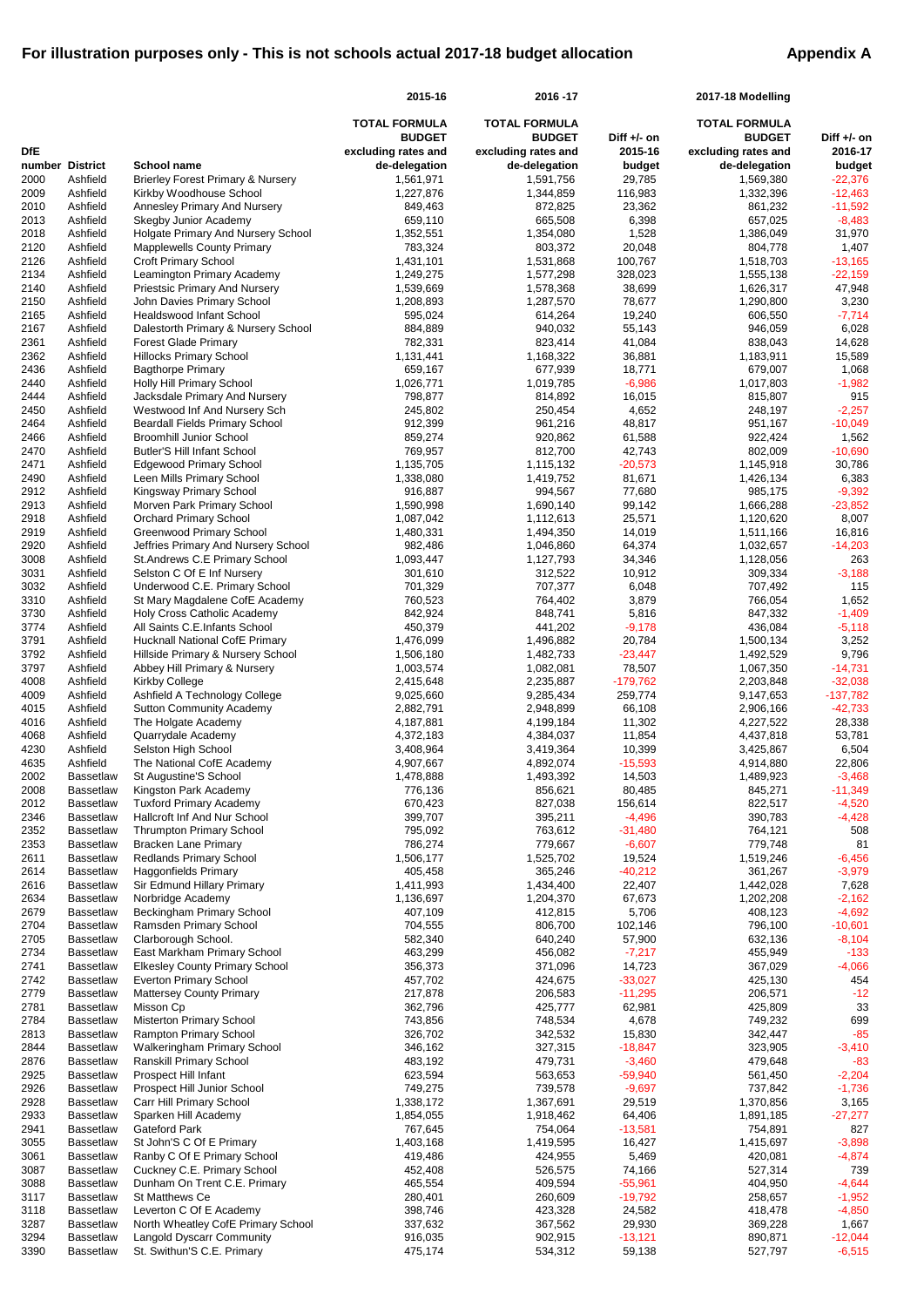|                |                                      |                                                                               | 2015-16                  | 2016-17                  |                     | 2017-18 Modelling        |                       |
|----------------|--------------------------------------|-------------------------------------------------------------------------------|--------------------------|--------------------------|---------------------|--------------------------|-----------------------|
|                |                                      |                                                                               | <b>TOTAL FORMULA</b>     | <b>TOTAL FORMULA</b>     |                     | <b>TOTAL FORMULA</b>     |                       |
|                |                                      |                                                                               | <b>BUDGET</b>            | <b>BUDGET</b>            | Diff $+/-$ on       | <b>BUDGET</b>            | Diff +/- on           |
| <b>DfE</b>     |                                      |                                                                               | excluding rates and      | excluding rates and      | 2015-16             | excluding rates and      | 2016-17               |
| number<br>3494 | <b>District</b><br><b>Bassetlaw</b>  | <b>School name</b><br>St. Luke'S C.E. Primary School                          | de-delegation<br>471,468 | de-delegation<br>500,184 | budget<br>28,716    | de-delegation<br>498,078 | budget<br>$-2,107$    |
| 3496           | <b>Bassetlaw</b>                     | St. Anne'S C.Of E. Primary                                                    | 741,828                  | 753,046                  | 11,218              | 754,090                  | 1,044                 |
| 3514           | <b>Bassetlaw</b>                     | Primary/St Mary And St Martin                                                 | 454,790                  | 454,245                  | $-545$              | 449,967                  | $-4,278$              |
| 3546           | <b>Bassetlaw</b>                     | Gamston C Of E (Aided) School                                                 | 373,675                  | 341,194                  | $-32,481$           | 337,576                  | $-3,618$              |
| 3548           | <b>Bassetlaw</b>                     | St Peter'S Ce School Gringley                                                 | 361,532                  | 351,087                  | $-10,445$           | 350,672                  | $-416$                |
| 3552<br>3586   | <b>Bassetlaw</b><br><b>Bassetlaw</b> | Harworth CofE Academy<br>Sturton Le Steeple Cofe Aided                        | 724,295<br>395,702       | 733,608<br>403,075       | 9,314<br>7,373      | 732,727<br>398,529       | $-881$<br>$-4,546$    |
| 3592           | <b>Bassetlaw</b>                     | Sutton Cum Lound C.E.                                                         | 311,786                  | 319,988                  | 8,202               | 316,689                  | $-3,300$              |
| 3710           | <b>Bassetlaw</b>                     | St.Joseph'S Retford                                                           | 724,213                  | 737,475                  | 13,262              | 738,003                  | 528                   |
| 3764           | <b>Bassetlaw</b>                     | St Patricks Catholic Primary                                                  | 437,269                  | 472,723                  | 35,454              | 467,132                  | $-5,591$              |
| 3768           | <b>Bassetlaw</b>                     | Holy Family Catholic Primary                                                  | 788,294                  | 774,579                  | $-13,714$           | 784,835                  | 10,255                |
| 3771           | <b>Bassetlaw</b>                     | <b>Worksop Priory</b>                                                         | 854,120                  | 832,094                  | $-22,025$           | 869,263                  | 37,169                |
| 3772<br>4001   | <b>Bassetlaw</b><br><b>Bassetlaw</b> | <b>Ordsall Primary School</b><br>Retford Oaks Academy                         | 1,408,448<br>3,498,509   | 1,509,752<br>3,571,136   | 101,304<br>72,627   | 1,511,303<br>3,574,418   | 1,551<br>3,282        |
| 4002           | Bassetlaw                            | Serlby Park Academy                                                           | 3,496,599                | 3,256,363                | $-240,236$          | 3,209,018                | $-47,345$             |
| 4011           | <b>Bassetlaw</b>                     | Outwood Academy Valley                                                        | 6,597,088                | 6,672,354                | 75,267              | 6,693,710                | 21,355                |
| 4012           | <b>Bassetlaw</b>                     | Outwood Academy Portland                                                      | 5,092,364                | 5,097,682                | 5,318               | 5,022,717                | $-74,965$             |
| 4452           | <b>Bassetlaw</b>                     | <b>Tuxford Academy</b>                                                        | 5,928,535                | 5,946,777                | 18,243              | 5,923,335                | $-23,442$             |
| 4456           | <b>Bassetlaw</b>                     | The Elizabethan Academy                                                       | 4,108,890                | 4,302,936                | 194,046             | 4,306,798                | 3,862                 |
| 2017<br>2023   | <b>Broxtowe</b><br><b>Broxtowe</b>   | Sunnyside Spencer Academy<br><b>Beeston Fields Primary School</b>             | 489,805<br>1,371,325     | 639,267<br>1,404,266     | 149,462<br>32,941   | 631,178<br>1,384,702     | $-8,089$<br>$-19,564$ |
| 2271           | <b>Broxtowe</b>                      | Bramcote Hills Primary School.                                                | 1,325,315                | 1,374,677                | 49,362              | 1,378,361                | 3,684                 |
| 2274           | <b>Broxtowe</b>                      | John Clifford School                                                          | 1,457,512                | 1,497,832                | 40,320              | 1,527,268                | 29,436                |
| 2282           | <b>Broxtowe</b>                      | Beeston Rylands Junior School                                                 | 654,182                  | 623,354                  | $-30,828$           | 624,751                  | 1,397                 |
| 2286           | <b>Broxtowe</b>                      | <b>Trent Vale Infant School</b>                                               | 608,199                  | 600,576                  | $-7,623$            | 600,042                  | $-535$                |
| 2294           | <b>Broxtowe</b>                      | College House Junior School                                                   | 951,035                  | 1,052,191                | 101,156             | 1,054,897                | 2,707                 |
| 2298<br>2299   | <b>Broxtowe</b><br><b>Broxtowe</b>   | Meadow Lane Infants School<br>Eskdale Junior                                  | 769,978<br>906,947       | 783,063<br>922,684       | 13,085<br>15,737    | 784,549<br>948,245       | 1,486<br>25,561       |
| 2300           | <b>Broxtowe</b>                      | Albany Junior School                                                          | 686,869                  | 754,103                  | 67,234              | 756,321                  | 2,217                 |
| 2301           | <b>Broxtowe</b>                      | Albany Infants School                                                         | 641,477                  | 615,780                  | $-25,698$           | 617,217                  | 1,437                 |
| 2302           | <b>Broxtowe</b>                      | Alderman Pounder Infant School                                                | 821,948                  | 835,400                  | 13,453              | 850,123                  | 14,723                |
| 2308           | <b>Broxtowe</b>                      | William Lilley Inf Nsry School                                                | 701,078                  | 649,961                  | $-51,117$           | 650,678                  | 716                   |
| 2310           | <b>Broxtowe</b>                      | <b>Fairfield Primary</b>                                                      | 1,565,673                | 1,714,931                | 149,258             | 1,718,461                | 3,530                 |
| 2315<br>2316   | <b>Broxtowe</b>                      | Chetwynd Primary Academy                                                      | 1,068,434<br>828,453     | 1,052,575<br>870,544     | $-15,858$<br>42,090 | 1,052,839<br>870,405     | 264<br>$-138$         |
| 2317           | <b>Broxtowe</b><br><b>Broxtowe</b>   | Toton Bispham Drive Junior<br><b>Toton Banks Road Infants</b>                 | 678,918                  | 688,383                  | 9,465               | 688,214                  | $-169$                |
| 2395           | <b>Broxtowe</b>                      | <b>Brinsley Primary School</b>                                                | 538,812                  | 633,682                  | 94,870              | 634,714                  | 1,032                 |
| 2406           | <b>Broxtowe</b>                      | <b>Lynncroft Primary School</b>                                               | 577,989                  | 603,081                  | 25,093              | 609,196                  | 6,115                 |
| 2414           | <b>Broxtowe</b>                      | <b>Gilthill Primary School</b>                                                | 764,100                  | 778,662                  | 14,562              | 779,640                  | 979                   |
| 2416           | <b>Broxtowe</b>                      | Larkfields Junior                                                             | 811,471                  | 858,671                  | 47,199              | 859,188                  | 518                   |
| 2417<br>2418   | <b>Broxtowe</b><br><b>Broxtowe</b>   | Horsendale Primary<br>Larkfields Infant School                                | 787,053<br>692,801       | 818,056<br>707,751       | 31,003<br>14,950    | 807,285<br>710,471       | $-10,771$<br>2,720    |
| 2900           | <b>Broxtowe</b>                      | <b>Kimberley Primary</b>                                                      | 571,695                  | 596,298                  | 24,603              | 588,853                  | $-7,444$              |
| 2901           | <b>Broxtowe</b>                      | Round Hill Primary                                                            | 1,475,621                | 1,538,530                | 62,909              | 1,542,580                | 4,049                 |
| 2910           | <b>Broxtowe</b>                      | <b>Hollywell Primary</b>                                                      | 701,565                  | 711,420                  | 9,855               | 713,069                  | 1,649                 |
| 2934           | <b>Broxtowe</b>                      | Mornington Primary School                                                     | 1,107,572                | 1,089,178                | $-18,394$           | 1,082,367                | $-6,811$              |
| 3021           | <b>Broxtowe</b>                      | Stapleford St John'S Ce Prim                                                  | 415,541                  | 436,404                  | 20,863              | 431,358                  | $-5,046$              |
| 3143<br>3331   | <b>Broxtowe</b><br><b>Broxtowe</b>   | Trowell C Of E Primary School<br>Springbank Primary                           | 701,364<br>964,854       | 724,846<br>1,012,116     | 23,482<br>47,261    | 721,288<br>998,434       | $-3,557$<br>$-13,682$ |
| 3370           | <b>Broxtowe</b>                      | <b>Bramcote C E Primary School</b>                                            | 756,115                  | 743,448                  | $-12,666$           | 747,628                  | 4,180                 |
| 3763           | <b>Broxtowe</b>                      | The Priory Catholic Academy                                                   | 767,444                  | 800,109                  | 32,666              | 807,300                  | 7,191                 |
| 3783           | <b>Broxtowe</b>                      | Awsworth Primary And Nursery                                                  | 841,632                  | 952,774                  | 111,142             | 947,626                  | $-5,148$              |
| 3789           | <b>Broxtowe</b>                      | Brookhill Leys Primary & Nursery                                              | 1,279,859                | 1,389,336                | 109,477             | 1,434,241                | 44,905                |
| 3795<br>3796   | <b>Broxtowe</b>                      | <b>Greasley Beauvale Primary</b>                                              | 1,231,925<br>933,535     | 1,238,320<br>981,098     | 6,395<br>47,563     | 1,242,903<br>983,997     | 4,583<br>2,899        |
| 4019           | <b>Broxtowe</b><br><b>Broxtowe</b>   | <b>Wadsworth Fields Primary</b><br>Hall Park Academy                          | 2,636,263                | 2,553,881                | $-82,382$           | 2,598,973                | 45,091                |
| 4117           | <b>Broxtowe</b>                      | Alderman White School                                                         | 3,647,883                | 3,716,774                | 68,891              | 3,662,522                | $-54,252$             |
| 4119           | <b>Broxtowe</b>                      | The Bramcote School                                                           | 2,373,915                | 2,372,571                | $-1,344$            | 2,384,001                | 11,430                |
| 4121           | <b>Broxtowe</b>                      | <b>Chilwell School</b>                                                        | 3,375,827                | 3,215,289                | $-160,537$          | 3,237,602                | 22,312                |
| 4226           | <b>Broxtowe</b>                      | The Kimberley School                                                          | 5,561,792                | 5,547,012                | $-14,780$           | 5,489,692                | $-57,321$             |
| 5401<br>2014   | <b>Broxtowe</b><br>Gedling           | George Spencer Academy<br>Arnbrook Primary School                             | 5,478,224<br>955,236     | 5,603,224<br>1,041,816   | 125,000<br>86,579   | 5,613,415<br>1,036,164   | 10,191<br>$-5,652$    |
| 2200           | Gedling                              | Arno Vale Junior School                                                       | 843,237                  | 848,799                  | 5,562               | 851,885                  | 3,087                 |
| 2201           | Gedling                              | Ernehale Junior School                                                        | 847,523                  | 879,108                  | 31,584              | 883,144                  | 4,037                 |
| 2202           | Gedling                              | Woodthorpe Infants School                                                     | 664,202                  | 668,993                  | 4,791               | 668,002                  | $-990$                |
| 2203           | Gedling                              | <b>Richard Bonington Primary</b>                                              | 1,424,079                | 1,446,901                | 22,823              | 1,466,562                | 19,661                |
| 2206           | Gedling                              | Ernehale Infant School                                                        | 745,717                  | 781,549                  | 35,832              | 789,144                  | 7,595                 |
| 2213<br>2222   | Gedling<br>Gedling                   | Coppice Farm Primary School<br>Killisick Junior School                        | 656,541<br>719,956       | 666,023<br>729,567       | 9,482<br>9,611      | 673,264<br>758,774       | 7,241<br>29,207       |
| 2223           | Gedling                              | Pinewood Infant School                                                        | 703,375                  | 741,870                  | 38,495              | 732,242                  | $-9,628$              |
| 2224           | Gedling                              | <b>Robert Mellors Primary</b>                                                 | 794,242                  | 818,079                  | 23,837              | 857,660                  | 39,581                |
| 2225           | Gedling                              | <b>Haddon Primary School</b>                                                  | 722,080                  | 738,638                  | 16,558              | 739,115                  | 477                   |
| 2226           | Gedling                              | <b>Carlton Central Junior School</b>                                          | 742,899                  | 791,720                  | 48,821              | 788,578                  | $-3,142$              |
| 2227<br>2228   | Gedling                              | Carlton Central Inf And Nurs School<br><b>Mapperley Plains Primary School</b> | 601,751<br>1,064,530     | 633,619<br>1,077,073     | 31,868<br>12,542    | 625,615<br>1,076,850     | $-8,004$<br>$-223$    |
| 2234           | Gedling<br>Gedling                   | Parkdale Primary School                                                       | 1,432,321                | 1,474,367                | 42,046              | 1,473,330                | $-1,036$              |
| 2236           | Gedling                              | Porchester Junior School                                                      | 671,351                  | 680,796                  | 9,445               | 681,422                  | 626                   |
| 2237           | Gedling                              | <b>Carlton Standhill Infs School</b>                                          | 566,882                  | 559,879                  | $-7,003$            | 554,382                  | $-5,497$              |
| 2238           | Gedling                              | <b>Priory Junior School</b>                                                   | 782,121                  | 804,140                  | 22,020              | 805,788                  | 1,647                 |
| 2239           | Gedling                              | Phoenix Infant And Nursery Sch                                                | 689,660                  | 691,005                  | 1,345               | 682,140                  | $-8,865$              |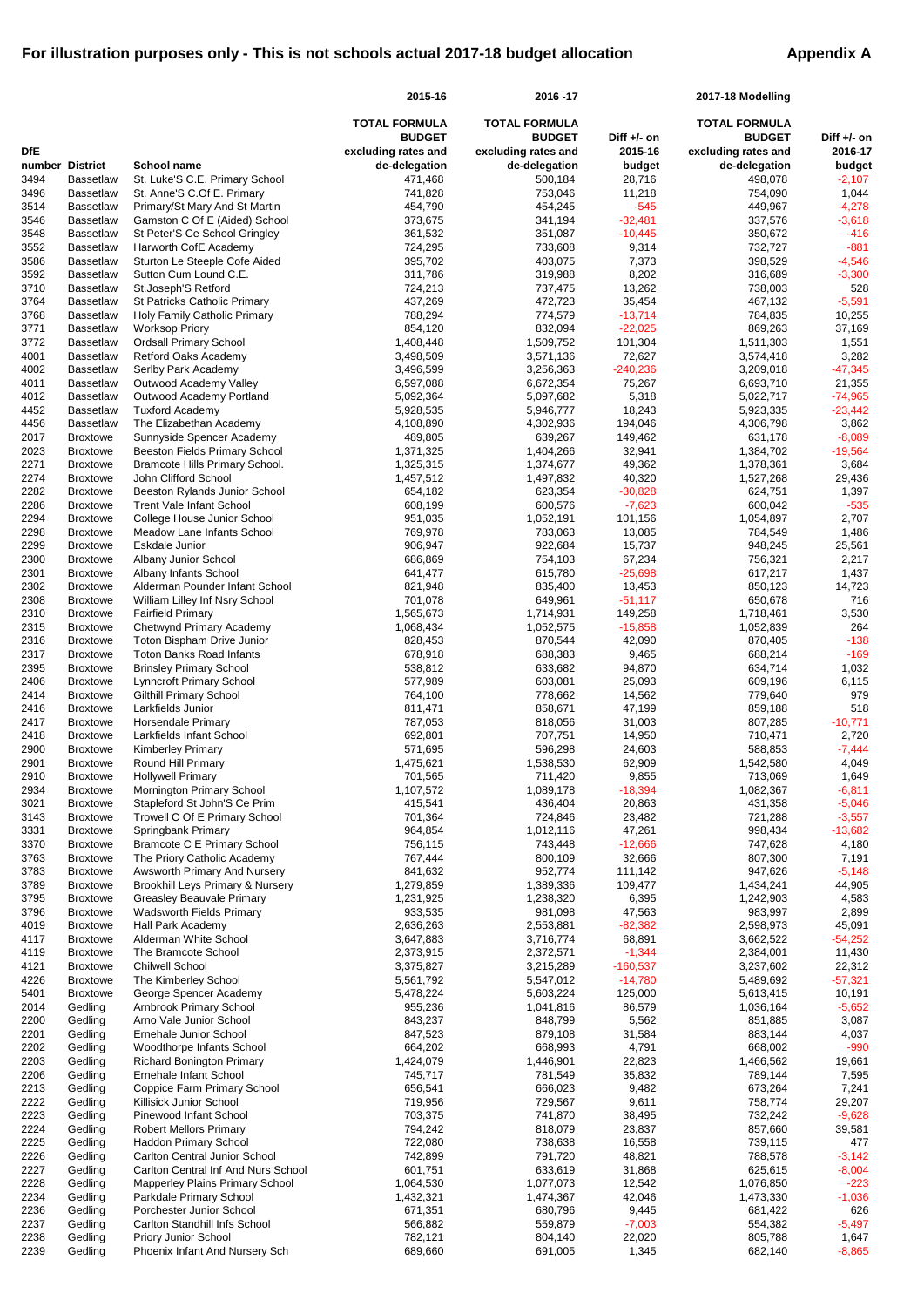|                 |                        |                                                                       | 2015-16                              | 2016-17                              |                        | 2017-18 Modelling                    |                        |
|-----------------|------------------------|-----------------------------------------------------------------------|--------------------------------------|--------------------------------------|------------------------|--------------------------------------|------------------------|
|                 |                        |                                                                       | <b>TOTAL FORMULA</b>                 | <b>TOTAL FORMULA</b>                 |                        | <b>TOTAL FORMULA</b>                 |                        |
| <b>DfE</b>      |                        |                                                                       | <b>BUDGET</b>                        | <b>BUDGET</b>                        | Diff +/- on<br>2015-16 | <b>BUDGET</b>                        | Diff +/- on<br>2016-17 |
| number District |                        | <b>School name</b>                                                    | excluding rates and<br>de-delegation | excluding rates and<br>de-delegation | budget                 | excluding rates and<br>de-delegation | budget                 |
| 2244            | Gedling                | <b>Willow Farm Primary School</b>                                     | 791,798                              | 793,264                              | 1,466                  | 793,093                              | $-171$                 |
| 2247            | Gedling                | Westdale Junior School                                                | 837,476                              | 868,156                              | 30,680                 | 868,296                              | 140                    |
| 2248            | Gedling                | Westdale Infants' School                                              | 688,936                              | 707,057                              | 18,121                 | 707,273                              | 216                    |
| 2685            | Gedling                | Bestwood Village Hawthorne                                            | 782,027                              | 819,261                              | 37,234                 | 808,472                              | $-10,789$              |
| 2699<br>2700    | Gedling<br>Gedling     | <b>Burton Joyce Primary School</b><br>Manor Park Infants School       | 1,173,603<br>578,246                 | 1,217,083<br>552,230                 | 43,480<br>$-26,017$    | 1,216,853<br>545,446                 | $-230$<br>$-6,783$     |
| 2775            | Gedling                | <b>Lambley Primary School</b>                                         | 482,912                              | 521,293                              | 38,381                 | 521,780                              | 487                    |
| 2787            | Gedling                | <b>Newstead Primary School</b>                                        | 476,765                              | 485,667                              | 8,902                  | 479,882                              | $-5,785$               |
| 2788            | Gedling                | Abbey Gates Primary School                                            | 770,455                              | 751,659                              | $-18,796$              | 751,527                              | $-132$                 |
| 2860            | Gedling                | Sir John Sherbrooke Junior                                            | 692,142                              | 667,704                              | $-24,437$              | 669,354                              | 1,650                  |
| 2911            | Gedling                | <b>Stanhope Primary School</b>                                        | 814,262                              | 928,351                              | 114,089                | 930,114                              | 1,763                  |
| 2916<br>2942    | Gedling<br>Gedling     | Arnold Mill Primary<br><b>Arnold View Primary</b>                     | 1,092,501<br>1,057,751               | 1,134,613<br>1,085,003               | 42,113<br>27,252       | 1,144,071<br>1,093,333               | 9,457<br>8,330         |
| 3018            | Gedling                | All Hallows C.E.Controlled Primary                                    | 798,912                              | 790,378                              | $-8,534$               | 790,393                              | 15                     |
| 3073            | Gedling                | St. Wilfrid'S C.E. School                                             | 764,476                              | 761,993                              | $-2,483$               | 761,973                              | $-20$                  |
| 3350            | Gedling                | Arnold Seely Cofe Primary School                                      | 436,272                              | 442,269                              | 5,997                  | 437,135                              | $-5,134$               |
| 3352            | Gedling                | Colwick St.John The Baptist                                           | 772,217                              | 803,798                              | 31,582                 | 805,749                              | 1,950                  |
| 3568<br>3606    | Gedling<br>Gedling     | Linby Cum Papplewick<br>Woods Foundation C Of E Aided                 | 481,288<br>768,329                   | 487,360<br>773,965                   | 6,072<br>5,636         | 488,570<br>773,824                   | 1,210<br>$-141$        |
| 3690            | Gedling                | Sacred Heart Catholic Academy                                         | 748,753                              | 769,655                              | 20,902                 | 769,961                              | 306                    |
| 3696            | Gedling                | Good Shepherd Catholic Academy                                        | 1,339,998                            | 1,401,244                            | 61,245                 | 1,403,377                            | 2,134                  |
| 3788            | Gedling                | <b>Netherfield Primary</b>                                            | 1,488,817                            | 1,540,209                            | 51,392                 | 1,543,334                            | 3,125                  |
| 4005            | Gedling                | The Carlton Academy                                                   | 3,365,574                            | 3,564,739                            | 199,165                | 3,562,771                            | $-1,968$               |
| 4084            | Gedling                | The Redhill Academy                                                   | 5,686,404                            | 5,753,052                            | 66,648                 | 5,850,416                            | 97,364                 |
| 4091            | Gedling                | Arnold Hill Academy                                                   | 6,256,532                            | 6,045,086                            | $-211,445$             | 6,084,392                            | 39,305                 |
| 4107<br>4409    | Gedling<br>Gedling     | Carlton Le Willows Academy<br><b>Colonel Frank Seely</b>              | 5,579,288<br>3,705,627               | 5,739,682<br>3,447,990               | 160,394<br>$-257,637$  | 5,748,332<br>3,459,930               | 8,650<br>11,939        |
| 4700            | Gedling                | Christ The King Catholic Academy                                      | 3,469,623                            | 3,579,565                            | 109,941                | 3,566,933                            | $-12,632$              |
| 2003            | Mansfield              | Mansfield Primary Academy                                             | 917,841                              | 965,624                              | 47,784                 | 952,640                              | $-12,984$              |
| 2004            | Mansfield              | Wainwright Primary Academy                                            | 1,459,783                            | 1,384,756                            | $-75,027$              | 1,377,574                            | $-7,182$               |
| 2015            | Mansfield              | Flying High Academy Ladybrook                                         | 1,143,316                            | 1,201,090                            | 57,774                 | 1,204,011                            | 2,921                  |
| 2020            | Mansfield              | <b>Birklands Primary School</b>                                       | 591,135                              | 636,057                              | 44,922                 | 637,412                              | 1,356                  |
| 2022<br>2087    | Mansfield<br>Mansfield | The Bramble Academy<br>Peafield Lane Academy                          | 864,237<br>1,148,971                 | 946,870<br>1,163,310                 | 82,633<br>14,340       | 934,167<br>1,167,926                 | $-12,703$<br>4,616     |
| 2093            | Mansfield              | Nettleworth Infant And Nursery                                        | 766,917                              | 802,991                              | 36,074                 | 811,017                              | 8,026                  |
| 2094            | Mansfield              | Leas Park Junior School                                               | 940,877                              | 1,029,009                            | 88,132                 | 1,040,179                            | 11,170                 |
| 2107            | Mansfield              | John T Rice Infant And Nursery                                        | 570,850                              | 563,787                              | $-7,063$               | 559,305                              | $-4,482$               |
| 2108            | Mansfield              | Newlands Junior School                                                | 692,367                              | 681,898                              | $-10,469$              | 686,386                              | 4,488                  |
| 2174            | Mansfield              | Hetts Lane Infant Nursery                                             | 700,926                              | 702,609                              | 1,683                  | 693,570                              | $-9,039$               |
| 2175<br>2176    | Mansfield<br>Mansfield | <b>Eastlands Junior School</b><br><b>Warsop Netherfield Infants</b>   | 516,799<br>521,625                   | 567,789<br>468,758                   | 50,990<br>$-52,867$    | 569,642<br>463,227                   | 1,853<br>$-5,531$      |
| 2180            | Mansfield              | Sherwood County Junior School                                         | 819,085                              | 853,209                              | 34,124                 | 855,296                              | 2,087                  |
| 2923            | Mansfield              | <b>Holly Primary School</b>                                           | 1,044,164                            | 1,069,657                            | 25,493                 | 1,068,887                            | $-770$                 |
| 2927            | Mansfield              | Church Vale Primary School                                            | 764,991                              | 744,219                              | $-20,772$              | 740,535                              | $-3,685$               |
| 2930            | Mansfield              | <b>Heatherley Primary School</b>                                      | 753,328                              | 808,529                              | 55,201                 | 804,141                              | $-4,388$               |
| 2937            | Mansfield              | <b>Forest Town Primary</b>                                            | 1,271,613                            | 1,279,442                            | 7,829                  | 1,275,929                            | $-3,512$               |
| 2947<br>2948    | Mansfield<br>Mansfield | <b>Berry Hill Primary School</b><br><b>Crescent Primary School</b>    | 1,350,187<br>1,153,984               | 1,372,731<br>1,252,578               | 22,545<br>98,595       | 1,396,337<br>1,255,864               | 23,606<br>3,286        |
| 3004            | Mansfield              | St. Edmund's CofE Primary                                             | 743,369                              | 751,439                              | 8,070                  | 760,034                              | 8,595                  |
| 3293            | Mansfield              | Northfield Primary And Nursery                                        | 1,060,859                            | 1,181,446                            | 120,587                | 1,223,287                            | 41,840                 |
| 3295            | Mansfield              | <b>Heathlands Primary And Nursery</b>                                 | 681,481                              | 690,115                              | 8,634                  | 681,264                              | $-8,852$               |
| 3296            | Mansfield              | St. Peter'S C. Of E. Primary                                          | 855,161                              | 890,742                              | 35,581                 | 956,532                              | 65,790                 |
| 3297            | Mansfield              | <b>Abbey Primary School</b>                                           | 1,151,497                            | 1,238,272                            | 86,775                 | 1,227,699                            | $-10,572$              |
| 3298<br>3767    | Mansfield<br>Mansfield | Wynndale Primary<br>St.Patrick'S R.C. School                          | 782,397<br>793,048                   | 789,675<br>776,182                   | 7,278<br>$-16,866$     | 791,942<br>787,131                   | 2,267<br>10,949        |
| 3769            | Mansfield              | St Philip Neri / St Bede Academy                                      | 1,526,982                            | 1,537,797                            | 10,815                 | 1,542,455                            | 4,658                  |
| 3775            | Mansfield              | <b>Sutton Road Primary School</b>                                     | 1,490,365                            | 1,540,446                            | 50,081                 | 1,542,398                            | 1,952                  |
| 3776            | Mansfield              | High Oakham Primary School                                            | 1,389,474                            | 1,426,952                            | 37,478                 | 1,428,525                            | 1,573                  |
| 3777            | Mansfield              | Oak Tree Primary School                                               | 1,163,536                            | 1,147,583                            | $-15,953$              | 1,131,869                            | $-15,714$              |
| 3779            | Mansfield              | King Edward Primary School                                            | 1,467,259                            | 1,542,162                            | 74,902                 | 1,524,221                            | $-17,941$              |
| 3780<br>3781    | Mansfield<br>Mansfield | Intake Farm Primary And Nursery<br>Farmilo Primary School And Nursery | 829,055<br>774,326                   | 809,575<br>782,359                   | $-19,480$<br>8,033     | 812,790<br>772,124                   | 3,216<br>$-10,235$     |
| 3782            | Mansfield              | <b>Asquith Primary School</b>                                         | 1,328,086                            | 1,272,426                            | $-55,659$              | 1,254,840                            | $-17,586$              |
| 4006            | Mansfield              | Queen Elizabeth'S Academy                                             | 2,360,908                            | 2,422,716                            | 61,808                 | 2,425,681                            | 2,965                  |
| 4010            | Mansfield              | Meden School                                                          | 3,217,356                            | 3,122,591                            | $-94,765$              | 3,133,842                            | 11,251                 |
| 4018            | Mansfield              | Vision Studio School                                                  | 603,747                              | 774,253                              | 170,506                | 770,696                              | $-3,557$               |
| 4032            | Mansfield              | The Manor Academy                                                     | 4,118,064                            | 3,880,359                            | $-237,704$             | 3,929,881                            | 49,522                 |
| 4041<br>4463    | Mansfield<br>Mansfield | Garibaldi College<br>The Brunts Academy                               | 2,803,189<br>6,197,935               | 3,028,279<br>6,341,141               | 225,090<br>143,206     | 3,022,792<br>6,332,224               | $-5,487$<br>$-8,917$   |
| 4756            | Mansfield              | All Saints' Catholic Voluntary Academy                                | 4,331,187                            | 4,479,695                            | 148,508                | 4,481,546                            | 1,851                  |
| 6905            | Mansfield              | The Samworth Church Academy                                           | 5,188,540                            | 5,075,455                            | $-113,085$             | 5,099,041                            | 23,587                 |
| 2001            | Newark                 | The William Gladstone CofE Primary                                    | 1,248,729                            | 1,286,180                            | 37,451                 | 1,268,387                            | $-17,793$              |
| 2006            | Newark                 | Farnsfield St. Michael'S Ce                                           | 896,892                              | 898,411                              | 1,519                  | 898,445                              | 35                     |
| 2016            | Newark                 | <b>Bishop Alexander Lead Academy</b>                                  | 1,065,966                            | 1,173,651                            | 107,685                | 1,157,546                            | $-16,105$              |
| 2532<br>2673    | Newark<br>Newark       | Lovers Lane Primary<br><b>Manners Sutton Primary School</b>           | 828,293<br>236,499                   | 813,612<br>234,451                   | $-14,680$<br>$-2,047$  | 802,908<br>232,434                   | $-10,704$<br>$-2,017$  |
| 2674            | Newark                 | <b>Chuter Ede Primary School</b>                                      | 1,770,449                            | 1,866,124                            | 95,675                 | 1,869,753                            | 3,629                  |
| 2678            | Newark                 | John Hunt Primary                                                     | 1,395,969                            | 1,407,031                            | 11,061                 | 1,417,519                            | 10,488                 |
| 2711            | Newark                 | <b>Samuel Barlow Primary</b>                                          | 922,240                              | 997,090                              | 74,850                 | 994,594                              | $-2,496$               |
| 2718            | Newark                 | John Blow Primary School                                              | 665,796                              | 658,369                              | $-7,427$               | 658,175                              | $-195$                 |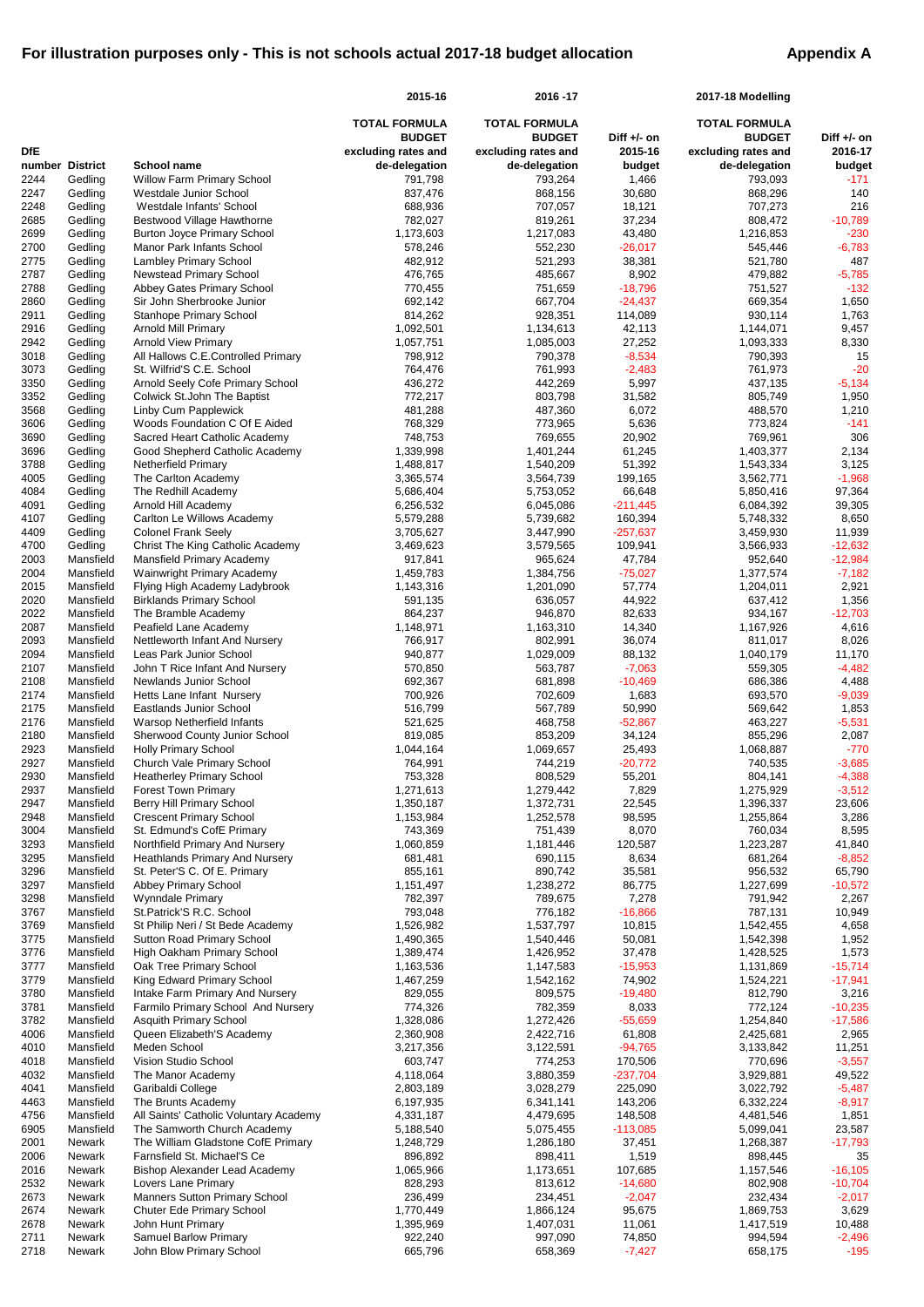|                |                           |                                                                    | 2015-16                    | 2016-17                    |                        | 2017-18 Modelling          |                        |
|----------------|---------------------------|--------------------------------------------------------------------|----------------------------|----------------------------|------------------------|----------------------------|------------------------|
|                |                           |                                                                    | <b>TOTAL FORMULA</b>       | <b>TOTAL FORMULA</b>       |                        | <b>TOTAL FORMULA</b>       |                        |
|                |                           |                                                                    | <b>BUDGET</b>              | <b>BUDGET</b>              | Diff $+/-$ on          | <b>BUDGET</b>              | Diff +/- on            |
| <b>DfE</b>     |                           |                                                                    | excluding rates and        | excluding rates and        | 2015-16                | excluding rates and        | 2016-17                |
| number<br>2737 | <b>District</b><br>Newark | <b>School name</b><br>King Edwin Primary School                    | de-delegation<br>1,209,311 | de-delegation<br>1,209,318 | budget                 | de-delegation<br>1,196,429 | budget<br>$-12,889$    |
| 2751           | Newark                    | Queen Eleanor Primary School                                       | 264,713                    | 316,324                    | 51,610                 | 313,079                    | $-3,245$               |
| 2772           | Newark                    | Kirklington Primary School                                         | 357,968                    | 375,878                    | 17,910                 | 371,740                    | $-4,138$               |
| 2793           | Newark                    | North Clifton Primary School                                       | 211,410                    | 233,255                    | 21,844                 | 231,256                    | $-1,999$               |
| 2796           | Newark                    | Muskham Primary School                                             | 704,541                    | 687,548                    | $-16,993$              | 690,425                    | 2,878                  |
| 2800<br>2801   | Newark<br>Newark          | <b>Ollerton Primary School</b><br><b>Forest View Junior School</b> | 1,045,924<br>737,152       | 1,142,944<br>847,623       | 97,019<br>110,470      | 1,127,299<br>836,409       | $-15,644$<br>$-11,214$ |
| 2802           | Newark                    | Maun Infant And Nursery                                            | 593,790                    | 769,025                    | 175,234                | 758,989                    | $-10,035$              |
| 2821           | Newark                    | Lake View Primary And Nursery                                      | 624,445                    | 677,570                    | 53,125                 | 679,233                    | 1,662                  |
| 2824           | Newark                    | Lowes Wong Infant School                                           | 727,132                    | 754,910                    | 27,778                 | 754,653                    | $-257$                 |
| 2829           | Newark                    | Sutton On Trent Primary                                            | 494,919                    | 456,305                    | $-38,614$              | 456,173                    | $-132$                 |
| 2853<br>2921   | Newark<br>Newark          | Winthorpe Primary School                                           | 375,110<br>1,470,030       | 388,647<br>1,578,880       | 13,537<br>108,849      | 389,362                    | 715<br>7,894           |
| 2940           | Newark                    | Barnby Road Academy<br><b>Bilsthorpe Flying High Academy</b>       | 775,490                    | 763,654                    | $-11,835$              | 1,586,774<br>765,230       | 1,575                  |
| 3040           | Newark                    | Mount C Of E Primary School                                        | 874,573                    | 851,276                    | $-23,296$              | 840,007                    | $-11,269$              |
| 3065           | Newark                    | Bleasby C.E. Primary School                                        | 563,276                    | 599,823                    | 36,548                 | 599,626                    | $-197$                 |
| 3076           | Newark                    | Dean Hole Primary School                                           | 275,741                    | 262,285                    | $-13,455$              | 259,851                    | $-2,434$               |
| 3081           | Newark                    | <b>Coddington Ce Primary School</b>                                | 1,406,846                  | 1,427,768                  | 20,922                 | 1,429,759                  | 1,991                  |
| 3097<br>3104   | Newark<br>Newark          | Farndon St. Peter'S C Of E Primary<br>Halam Ce (C) Primary School  | 698,818<br>412,994         | 714,763<br>438,791         | 15,944<br>25,796       | 718,785<br>433,709         | 4,022<br>$-5,082$      |
| 3112           | Newark                    | Kneesall C Of E Primary                                            | 451,311                    | 454,870                    | 3,559                  | 449,547                    | $-5,323$               |
| 3119           | Newark                    | Norwell C Of E Primary School                                      | 250,630                    | 251,955                    | 1,325                  | 249,769                    | $-2,186$               |
| 3132           | Newark                    | <b>Holy Trinity Infants School</b>                                 | 239,792                    | 288,447                    | 48,655                 | 288,386                    | $-61$                  |
| 3133           | Newark                    | Lowes Wong Junior School                                           | 1,214,026                  | 1,255,957                  | 41,931                 | 1,255,518                  | $-439$                 |
| 3145           | Newark                    | Walesby C.E. Primary                                               | 562,303                    | 565,497                    | 3,194                  | 558,514                    | $-6,982$               |
| 3290           | Newark                    | Ravenshead C Of E Primary                                          | 1,357,302                  | 1,325,145                  | $-32,157$              | 1,321,238                  | $-3,907$               |
| 3292<br>3450   | Newark<br>Newark          | The Sir Donald Bailey Academy<br>Christ Church C Of E Infant       | 1,757,870<br>244,219       | 1,710,163<br>219,019       | $-47,707$<br>$-25,199$ | 1,757,146<br>217,234       | 46,984<br>$-1,785$     |
| 3534           | Newark                    | St.Mary'S C.Of E.Primary                                           | 417,499                    | 422,408                    | 4,910                  | 417,572                    | $-4,836$               |
| 3539           | Newark                    | Elston All Saints Ang/Meth                                         | 475,655                    | 452,058                    | $-23,597$              | 446,778                    | $-5,281$               |
| 3550           | <b>Newark</b>             | Gunthorpe C.E. Primary                                             | 374,114                    | 391,812                    | 17,698                 | 392,362                    | 550                    |
| 3566           | Newark                    | Lowdham C Of E School                                              | 738,140                    | 740,715                    | 2,574                  | 741,060                    | 346                    |
| 3766           | Newark                    | <b>Holy Trinity Catholic Academy</b>                               | 1,001,314                  | 991,565                    | $-9,749$               | 1,005,692                  | 14,127                 |
| 3770<br>3784   | Newark<br>Newark          | St Joseph's Catholic Academy<br>Python Hill Primary                | 850,559<br>1,192,857       | 995,002<br>1,213,124       | 144,443<br>20,267      | 981,577<br>1,215,254       | $-13,425$<br>2,130     |
| 3793           | Newark                    | <b>Blidworth Oaks Primary School</b>                               | 805,945                    | 879,217                    | 73,273                 | 874,500                    | $-4,717$               |
| 4013           | Newark                    | The Newark Academy                                                 | 3,309,356                  | 2,971,255                  | $-338,100$             | 2,998,878                  | 27,623                 |
| 4014           | Newark                    | The Dukeries Academy                                               | 3,954,495                  | 3,831,492                  | $-123,003$             | 3,775,520                  | $-55,972$              |
| 4017           | Newark                    | Magnus Church Of England Academy                                   | 3,749,264                  | 3,584,233                  | $-165,031$             | 3,644,967                  | 60,734                 |
| 4408           | Newark                    | The Joseph Whitaker Secondary                                      | 4,968,165                  | 5,092,932                  | 124,767                | 5,112,796                  | 19,864                 |
| 4669<br>2560   | Newark<br>Rushcliffe      | The Minster School<br>Lady Bay Primary School                      | 5,647,828<br>1,422,820     | 5,664,737<br>1,399,239     | 16,909<br>$-23,582$    | 5,670,078<br>1,399,958     | 5,342<br>719           |
| 2565           | Rushcliffe                | Jesse Gray Primary School                                          | 1,589,448                  | 1,504,589                  | $-84,859$              | 1,504,031                  | $-558$                 |
| 2568           | Rushcliffe                | West Bridgford Infants School                                      | 906,472                    | 930,248                    | 23,776                 | 931,080                    | 832                    |
| 2571           | Rushcliffe                | Abbey Road Primary School                                          | 1,579,157                  | 1,537,301                  | $-41,856$              | 1,536,771                  | $-530$                 |
| 2574           | Rushcliffe                | The West Bridgford Junior Sch.                                     | 1,124,712                  | 1,205,094                  | 80,381                 | 1,204,705                  | $-388$                 |
| 2585           | Rushcliffe                | <b>Edwalton Primary School</b>                                     | 1,397,666                  | 1,413,683                  | 16,017                 | 1,415,053                  | 1,370                  |
| 2590<br>2692   | Rushcliffe<br>Rushcliffe  | Heymann<br>Robert Miles Infant School                              | 1,629,742<br>697,062       | 1,848,875<br>691,528       | 219,133<br>$-5,534$    | 1,857,439<br>691,690       | 8,564<br>163           |
| 2693           | Rushcliffe                | <b>Carnarvon Primary School</b>                                    | 1,540,719                  | 1,617,992                  | 77,273                 | 1,617,588                  | $-403$                 |
| 2723           | Rushcliffe                | <b>Cropwell Bishop Primary School</b>                              | 738,939                    | 727,044                    | $-11,895$              | 726,817                    | $-227$                 |
| 2731           | Rushcliffe                | Lantern Lane Primary Nursery School                                | 1,109,974                  | 1,188,758                  | 78,783                 | 1,187,445                  | $-1,313$               |
| 2732           | Rushcliffe                | East Leake Brookside Primary                                       | 737,560                    | 741,571                    | 4,011                  | 741,327                    | $-244$                 |
| 2745           | Rushcliffe                | Flintham Primary School                                            | 432,823                    | 418,582                    | $-14,241$              | 419,610                    | 1,028                  |
| 2748<br>2768   | Rushcliffe<br>Rushcliffe  | <b>Gotham Primary School</b><br><b>Willow Brook Primary School</b> | 739,383<br>610,990         | 751,149<br>660,788         | 11,766<br>49,799       | 751,142<br>656,463         | $-7$<br>$-4,325$       |
| 2769           | Rushcliffe                | Kinoulton Primary School                                           | 473,546                    | 511,417                    | 37,871                 | 505,245                    | $-6,171$               |
| 2770           | Rushcliffe                | <b>Crossdale Drive Primary School</b>                              | 702,816                    | 722,211                    | 19,395                 | 722,440                    | 229                    |
| 2790           | Rushcliffe                | Normanton On Soar Primary                                          | 312,724                    | 320,858                    | 8,135                  | 320,781                    | $-77$                  |
| 2806           | Rushcliffe                | <b>Orston Primary</b>                                              | 561,910                    | 585,892                    | 23,982                 | 585,707                    | $-185$                 |
| 2810<br>2812   | Rushcliffe                | Radcliffe On Trent Infant<br>Radcliffe On Trent Junior             | 811,483                    | 819,966                    | 8,483                  | 819,735                    | $-232$                 |
| 2822           | Rushcliffe<br>Rushcliffe  | James Peacock Inf Nur School                                       | 986,279<br>963,234         | 1,076,619<br>1,007,839     | 90,340<br>44,605       | 1,072,050<br>1,005,433     | $-4,569$<br>$-2,406$   |
| 2826           | Rushcliffe                | <b>Sutton Bonington Primary</b>                                    | 773,878                    | 751,414                    | $-22,464$              | 751,169                    | $-245$                 |
| 2850           | Rushcliffe                | <b>Willoughby Primary School</b>                                   | 258,577                    | 247,128                    | $-11,450$              | 247,071                    | $-57$                  |
| 2858           | Rushcliffe                | <b>Tollerton Primary School</b>                                    | 681,011                    | 716,686                    | 35,675                 | 714,918                    | $-1,768$               |
| 2865           | Rushcliffe                | Robert Miles Junior                                                | 817,571                    | 905,325                    | 87,754                 | 905,605                    | 279                    |
| 2924<br>2931   | Rushcliffe<br>Rushcliffe  | Keyworth Primary And Nursery<br><b>Greythorn Primary School</b>    | 525,321<br>1,111,879       | 522,553<br>1,103,000       | $-2,768$<br>$-8,879$   | 516,214<br>1,103,033       | $-6,338$<br>33         |
| 2946           | Rushcliffe                | <b>Pierrepont Gamston Primary School</b>                           | 806,959                    | 864,668                    | 57,709                 | 864,384                    | $-284$                 |
| 3072           | Rushcliffe                | <b>Bunny C E Primary School</b>                                    | 363,342                    | 346,582                    | $-16,760$              | 347,241                    | 659                    |
| 3084           | Rushcliffe                | Costock C Of E Primary School                                      | 348,174                    | 339,366                    | $-8,808$               | 339,273                    | $-93$                  |
| 3089           | Rushcliffe                | E/Bridgford St Peter's Cof E Academy                               | 910,232                    | 924,833                    | 14,601                 | 924,576                    | $-258$                 |
| 3113           | Rushcliffe                | Langar Cofe Primary School                                         | 485,592                    | 468,637                    | $-16,955$              | 463,108                    | $-5,530$               |
| 3126<br>3511   | Rushcliffe<br>Rushcliffe  | St Peter'S C Of E Junior<br>Archbishop Cranmer C Of E Academy      | 1,041,730<br>547,558       | 1,143,575<br>531,465       | 101,845<br>$-16,093$   | 1,143,276<br>530,910       | $-299$<br>$-556$       |
| 3530           | Rushcliffe                | Cotgrave Church Of England                                         | 429,254                    | 434,777                    | 5,523                  | 429,755                    | $-5,022$               |
| 3765           | Rushcliffe                | St Edmund Campion Catholic Pri                                     | 1,319,090                  | 1,342,695                  | 23,604                 | 1,340,728                  | $-1,967$               |
| 3790           | Rushcliffe                | Cotgrave Candleby Lane School                                      | 1,788,901                  | 1,850,394                  | 61,493                 | 1,852,562                  | 2,167                  |
| 4000           | Rushcliffe                | South Nottinghamshire Academy                                      | 2,122,914                  | 2,252,558                  | 129,644                | 2,220,269                  | $-32,288$              |